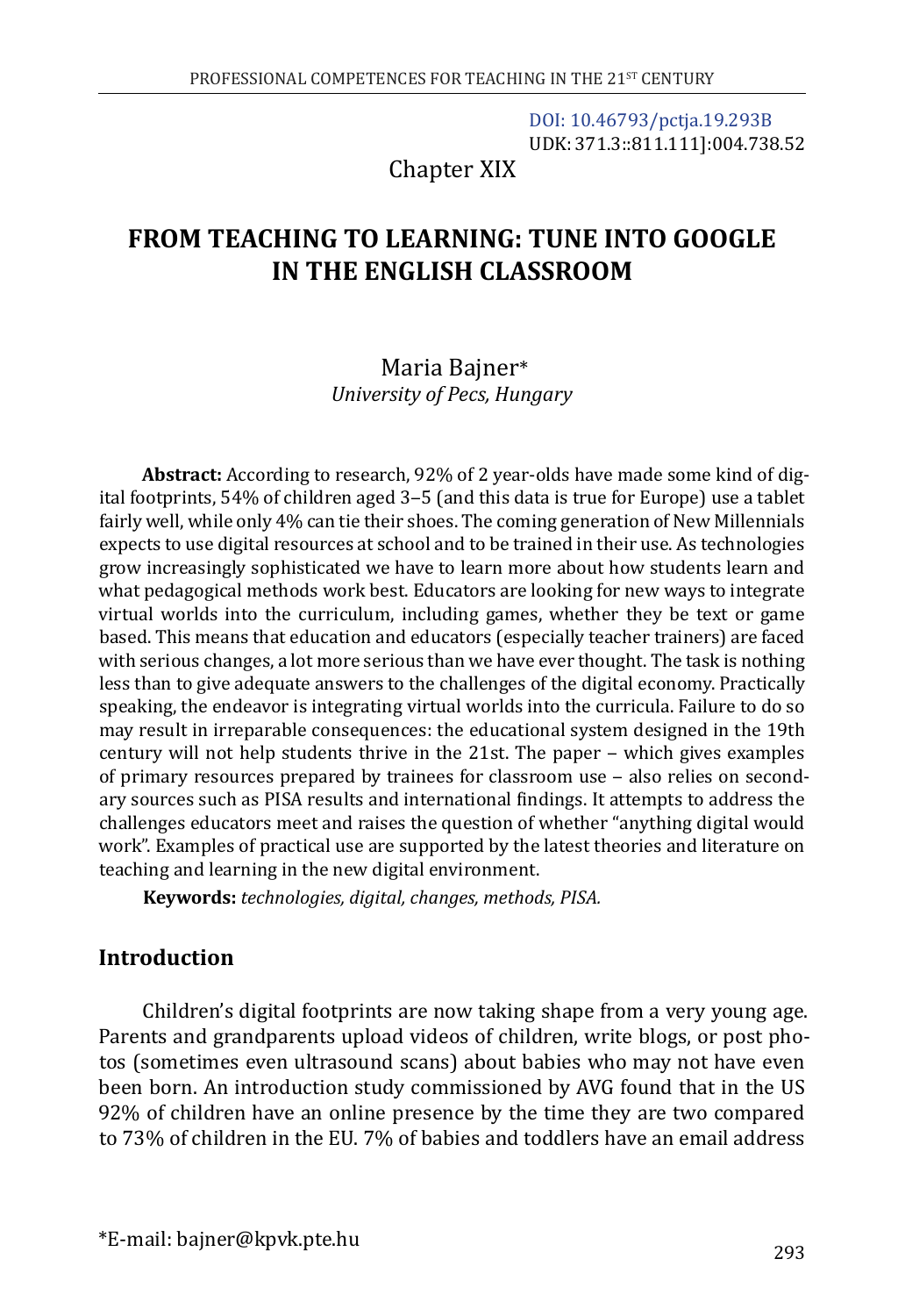created for them by their parents and 5% have a social network profile<sup>1</sup>. Research by the NPD Group shows tha**t** 82 % of children ages 2 to 5 play games on video-game consoles. Only 4% of the children aged 3‒5 (and this data is true for Europe) can tie their shoes whereas 54% use a tablet fairly well<sup>2</sup>. In Hungary today the internet penetration in households is about 74%, mobile penetration is relatively high 118%<sup>3</sup>, and a Speak Up 2008 report concluded that today's secondary school students see their educational futures built almost entirely around technology. It also suggested that elementary school kids are restless with traditional forms of learning and so schools are eager to incorporate into their educations the electronic tools that have become omnipresent in children's everyday lives: their smartphones, laptops, computers, iPods, or MP3 players (Daly 2008: 7). The vision of a 21st-century learner (back in 2008) has become reality. Classrooms are becoming digital, with students using the computer to play mathematics-learning games and reading interactive e-textbooks. Educators might criticize but cannot afford to dismiss the overflow of computers and social media into students' daily lives. This study will cover two issues: it discusses the challenges of integrating virtual worlds into curricula while shedding light on the latest PISA results and questioning the long-prevailing supposition based on the euphoria from the dot-com frenzy era that "anything that is digital would work".

# **The demand for good education is on the rise**

It is common knowledge that technology is moving so fast that we don't know what jobs will be available in the future. According to the *Insider*, among the jobs that will disappear within 20 years from now will be the cashier, the fast food worker, the retail jeweler, the mail carrier, or the telemarketer.<sup>4</sup> On the other hand, the *World Economic Forum* gives an account of the 10 top jobs that did not exist 10 years ago, such as app developer, social media manager, uber driver, cloud computing specialist, or YouTube content creator.<sup>5</sup> The most commonly cited statistics come from a 2013 Oxford study that says that 47% of US jobs are at high risk of automation in the next few decades<sup>6</sup>, while an OECD study points out that 9% of jobs in the organizations' 21 member countries are

<sup>1</sup> https://www.cnet.com/news/study-92-of-u-s-2-year-olds-have-online-record/

<sup>2</sup> ihttps://www.gameskinny.com/s2x4c/the-top-25-baby-names-inspired-by-video-game-characters

<sup>3</sup> https://www.ksh.hu/stadat\_eves\_4\_7

<sup>4</sup> https://www.thisisinsider.com/jobs-going-extinct-2018-5

<sup>5</sup> https://www.weforum.org/agenda/2016/06/10-jobs-that-didn-t-exist-10-years-ago/

<sup>6</sup> https://www.oxfordmartin.ox.ac.uk/downloads/academic/The\_Future\_of\_Employment.pdf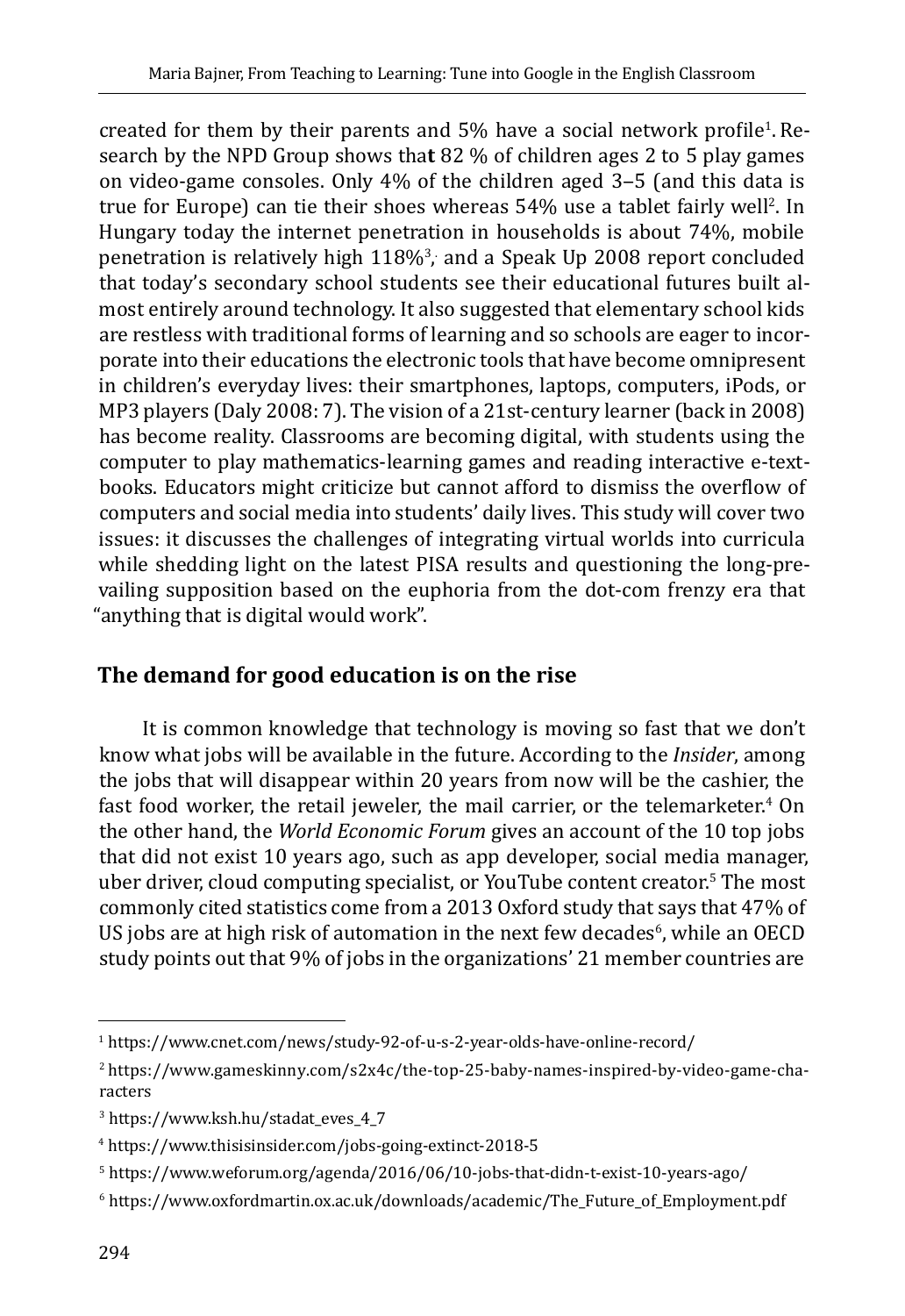automatable.<sup>7</sup> Consequently, university students sitting in brick-and-mortar classrooms are being prepared for jobs that might not even exist by the time they graduate.

According to some predictions, our school system will completely change in 10–50 years<sup>8</sup> More prognoses have rarely been related to other fields than to education, and in relation to the new digital world with robots. The skills that will save us from full digitalization (automation) will be the ability of critical thinking, active listening, and emotional intelligence. The generation of New Millennials, along with others of their generation, will expect to use digital resources, and to be trained in their use. And as technologies grow increasingly sophisticated we learn more about how students learn and what pedagogical methods work best, and in the end, all institutions will usetechnologies to improve students' learning. Experts are stressing different opinions on reforms addressing traditional versus online teaching but most agree that the current education system designed in the 19th century will not help students thrive in the 21st. It means that education and educators are faced with serious challenges, a lot more serious than we have ever thought of.

### *"Competencies" are the new skills*

The task is no less than to give adequate answers to the challenges of the digital economy while keeping up or improving the quality of education. The committee on defining deeper learning and 21st-century skills in their report on *Education for life and work* promote the importance of "deeper learning", that is the blending of both knowledge and skills called "21st-century competencies". The end product is "transferable knowledge" (which often involves shared learning) and that makes the students able to take what was learned in one situation and apply it to new ones ("Front Matter" 2002: 70). Levy and Murnane (2004) argue that demand is growing for non-routine problem solving and complex communication competencies since it is predicted that jobs requiring low or moderate levels of competence will continue to decline in the future. Thus the authors recommend that schools teach complex communication and problem-solving competencies. When it comes to the importance of problem-solving, the University of Stanford is breaking with traditions by immersing faculty and students in interdisciplinary work and learn through problem-solving. They see their success in their robust "liberal-arts environment" and collaboration across schools and disciplines (McMurtrie 2015).

We are expected to change. Old terms have been modified and renamed: "skills" have become "competencies", teachers are being transformed into

<sup>7</sup> https://www.oecd.org/els/emp/wcms\_556984.pdf

<sup>8</sup> http://library.cotr.bc.ca/Documents/NewClassroomChronicle2010.pdf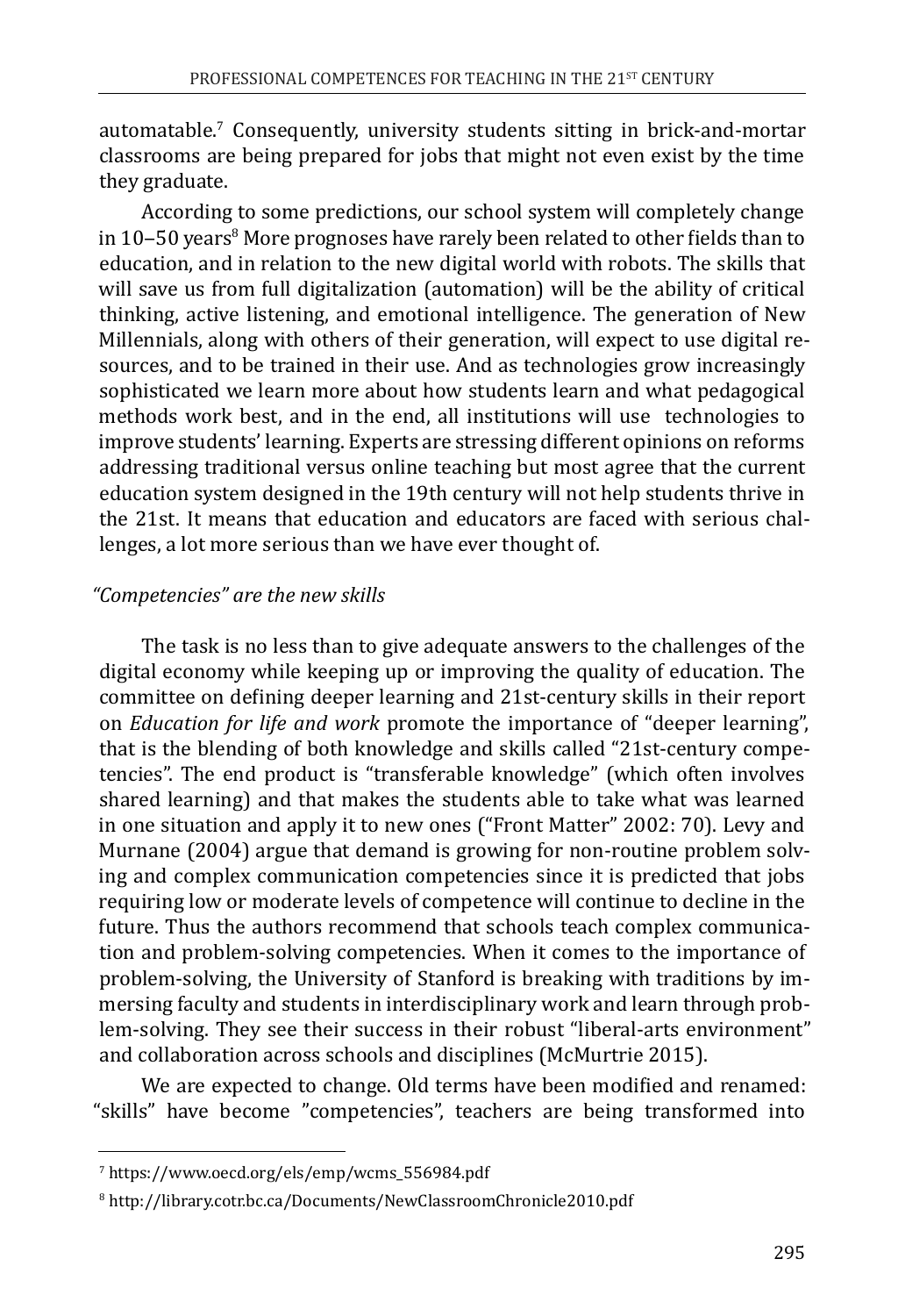coaches, tutors or facilitators, who are to report back to "helicopter parents"<sup>9</sup>, while the buzz-words are *LMS*, *web apps*, and *mobile computing* technologies.

As a result of the ed-tech boom in the '90s, huge amounts of money have been injected into education projects labeled "digital". In Hungary in 2016 Internet access at school was above the OECD average (95.6% of the students had access to computers at school, while the OECD average was 93.1%); 63.3% of students actually used computers and 69.5% used the Internet. Educators are trying hard to keep up with the rapid changes in technology and experiment with the new blessing (and/or curse) devices and applications. According to 2005/2006 statistics, 494 teachers were reported to use the Internet regularly in the classroom, and this number had more than doubled by 2015/2016.10

The advocates of digital education and dedicated users of digital material put the emphasis on its flexibility, and facilitate the "learning anytime, anywhere", "learn on the go" option whilst meeting the demand of the tech-savvy generation. Besides, they say, it supports teamwork, informal peer learning, practical experimentation, and develops information literacy skills. Digital experts highlight the potential of problem-solving through a combination of contexts, activities, and actions, and call attention to the "fun" part, which is about transforming learning into an enjoyable experience.

### **Digital know-how in education**

Several teaching resources with practical advice are available for educators who want to turn the use of the Internet to their own advantage and want to educate "digitally literate" students. Any primary school teacher, even a trainee, knows that digital literacy involves mastering many different skills, from analysing how texts are organized to understanding the writer's reasons for writing. Similarly, *digital literacy* should be understood as a range of separate sub-skills, or *literacies*. Literacy is more than just the ability to read and write. The quantity of literature on 21st-century learning frameworks on digital literacies is endless $^{11}$ . The issue here is not a lack of essential reading skills or foreign language skills, but new digital skills or "digital literacies", vital for the 21st -century learner. These skills include – as well as knowing the right search terms to find exactly what they need on Google – managing information overload and being able to discern critically whether learning tools are effective or not. Without these skills, both learners and teachers might get very frustrated, despite their best intentions.

<sup>9</sup> Overprotective parent who dicourages a child's independence by being too involved in the child's life (based on http://www.dictionary.com/browse/helicopter--parent)

<sup>10</sup>http://www.kormany.hu/download/0/83/f0000/Koznevelesi\_statisztikai\_evkonyv\_2015\_2016.pdf

<sup>11</sup> http://www.p21.org/our-work/p21-framework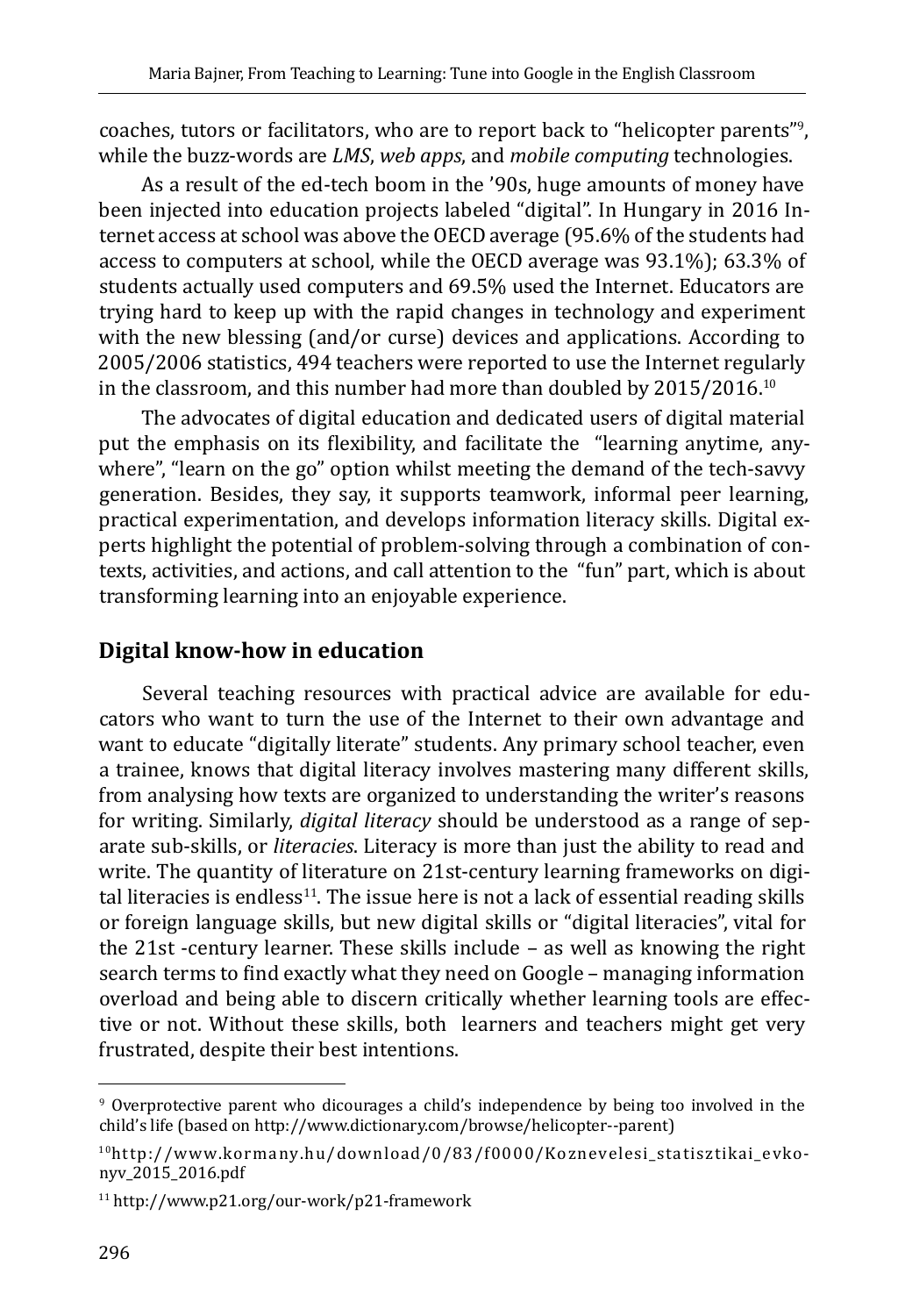In the end, information-communication technology has revolutionized education, and modified teachers' roles and instruction methods. Hence, an integral part of teacher training is to prepare students on how to use IT in the English classroom. Bell and Biott (1997) give an insight into their observation of trainees'pre-service school practice where students are placed with supervisors who avoid using computers in their own classes, and who are concurrently under extraordinary pressures that are stimulated, in part, by new technologies themselves. Not all teachers would say that they are particularly "digitally literate". Moreover, it is quite a challenge for educators to follow rapid IT changes and keep pace with the latest gadgets their students comfortably use. Technology development should stop for some years so that teachers could take time to learn and catch up. This raises the question: how can a teacher teach something he/she lacks confidence in? Most certainly, teaching an online course without the basic knowledge of IT behind it is a predisposition to failure, but it must be remembered that digital literacy is only partially about technical know-how. Howard Rheingold (2010) points out that instructors should not keep up with the latest technologies but "keep up with the literacies that the technology makes possible". Nicky Hockley (2012) argues that a lot of the skills involve critically evaluating material found online and taking a step back to question accepted opinions*.*

Compulsory computer use for some teachers of English can easily be experienced as an extra burden rather than a potential aid. Others realize the importance of having their language lessons accompanied by multimedia and look for opportunities within in-service training for professional development. Teacher trainees are often in a better position than experienced teachers to adopt new methods of teaching and learning. They do not have established routines, nor do they have to take sole responsibility for their classroom at first. They are also exposed, during their training, to a range of opinions and contexts, therefore, more and more often they use different Internet sites and platforms to stimulate students thinking, motivation and interest, or simply, for the fun part. In spite of being trained for the methodical use of computers without proper guidance from the class teacher, most trainees would experiment with software on an ad hoc basis since the use of IT is not a cornerstone of the curriculum they are expected to follow. Bell and Biott also emphasise that teachers should not see the use of IT in class as an "exotic extra", but "as a responsive and integral element in a classroom curriculum that has been rethought to include a view of what computers might do" (p. 130).

### *The 2015 PISA paradox: the more input the less output?*

While most university administrators are applying austerity measures to reduce costs in research and development and make calculations concerning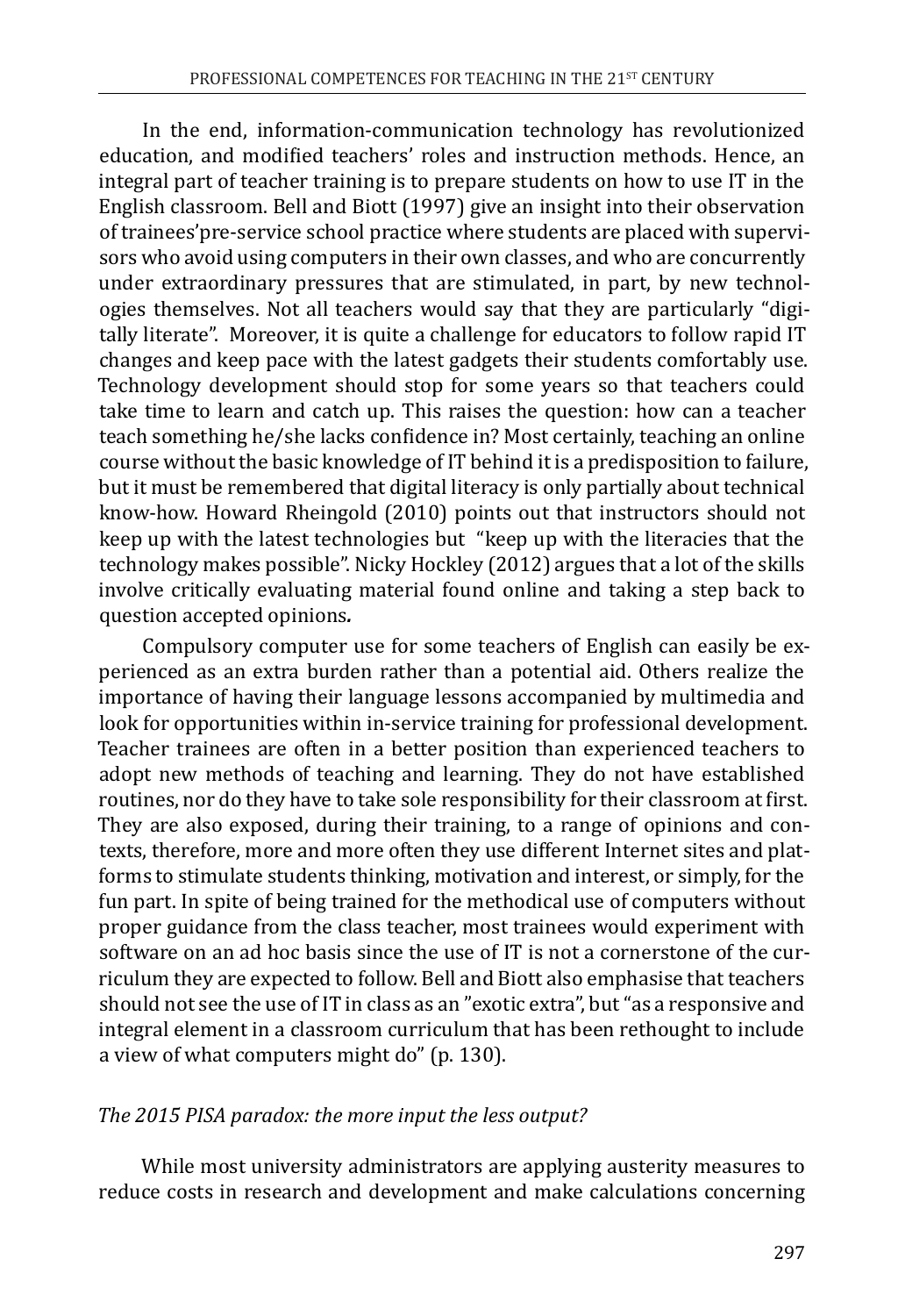information technology development plans, education policymakers together with venture capitalists see education as one of the most promising investment opportunities. The supporters of the ed-tech boom are happy to find that digital apps can provide students with a virtual arena that can support the acquisition of many of the necessary literary skills. Computer-assisted teaching is on the go and appears to be ready to answer the challenges of 21st-century global education. The Hungarian Government has launched its "Digital Well-being Program 2017" according to which 170,000 teachers will be provided with 70,000 IT devices, 45,000 laptops, i-pads, smart TV-s, and projectors worth  $24.5$  billion  $HUF^{12}$ . Unfortunately, this latter issue of meeting the global requirement of education did not live up to the expectations of either the public, or the governments in many countries when the PISA results were released in 201513. It seems that there is a paradox between computer and Internet access and the PISA results, which is not exclusively a Hungarian phenomenon. Spending more on computers and classroom technology does not improve pupils' performance, says a global study from the OECD. OECD's report Students, Computers and Learning: Making the Connection (2015) examines the impact of school technology on international test results and concludes that education systems which have invested heavily in information and communications technology have seen "no noticeable improvement" in PISA test results for reading, mathematics or science.

Although PISA cannot identify a clear cause and effective relationship between the use of digital material, computers and students outcomes, it can give educators, education policymakers, and the taxpayers a picture about the position of their education system compared to other countries. Test results for 2015 indicate that the performance of students in many OECD countries shows a steady decline in core subjects.<sup>14</sup> Asian countries topped the rankings across all subjects, and Singapore was the top performing country across all three core subjects (see Table 1).

<sup>12</sup> [http://www.kormany.hu/download/6/6d/21000/DJP20%20Strat%C3%A9giai%20Tanul](http://www.kormany.hu/download/6/6d/21000/DJP20%20Strat%C3%A9giai%20Tanulm%C3%A1ny.pdf)[m%C3%A1ny.pdf](http://www.kormany.hu/download/6/6d/21000/DJP20%20Strat%C3%A9giai%20Tanulm%C3%A1ny.pdf). 74 million €

 $13$  PISA test is administered by OECD and taken in more than 70 countries every three consecutive year

<sup>14</sup> Only in Canada, Estonia, Finland, Hong Kong (China), Japan, Macao (Chind) and Singapore could students master the baseline level of proficiency in science, reading and maths.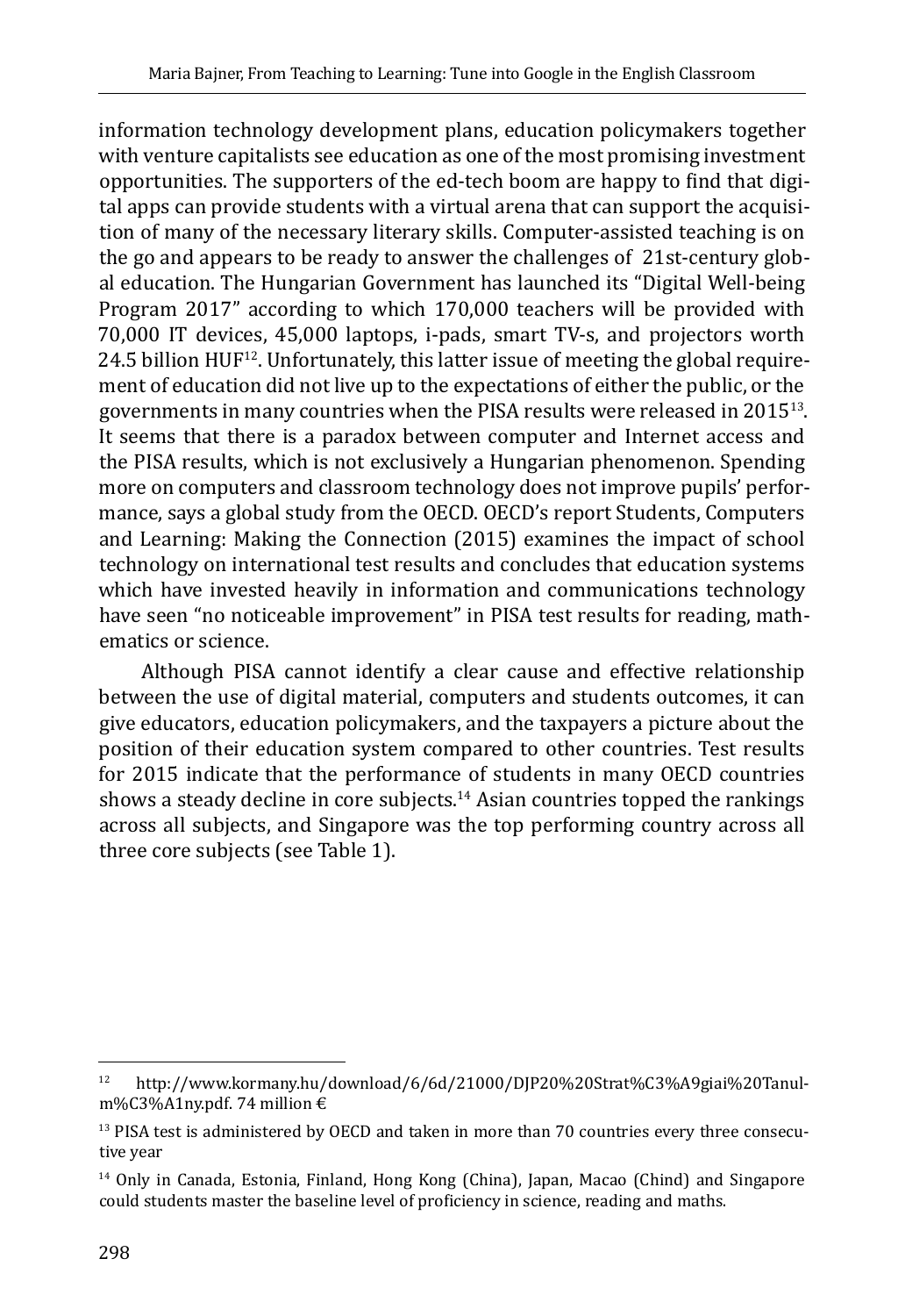#### *Table 1: PISA results*

|                                      | Science                                          |                                                   | Reading                                          |                                                  |
|--------------------------------------|--------------------------------------------------|---------------------------------------------------|--------------------------------------------------|--------------------------------------------------|
|                                      | <b>Mean score</b><br>in PISA 2015<br>Mean<br>493 | Average<br>three-year trend<br>Score dif.<br>$-1$ | <b>Mean score</b><br>in PISA 2015<br>Mean<br>493 | Average three-<br>year trend<br>Score dif.<br>-1 |
|                                      |                                                  |                                                   |                                                  |                                                  |
| OECD average                         |                                                  |                                                   |                                                  |                                                  |
| Singapore                            | 556                                              | $\overline{7}$                                    | 535                                              | 5                                                |
| Japan                                | 538                                              | 3                                                 | 516                                              | $-2$                                             |
| Estonia                              | 534                                              | $\overline{c}$                                    | 519                                              | 9                                                |
| <b>Chinese Taipei</b>                | 532                                              | $\overline{0}$                                    | 497                                              | 1                                                |
| Finland                              | 531                                              | $-11$                                             | 526                                              | $-5$                                             |
| Macao (China)                        | 529                                              | $6\overline{6}$                                   | 509                                              | $\overline{11}$                                  |
| Canada                               | 528                                              | $-2$                                              | 527                                              | 1                                                |
| <b>Viet Nam</b>                      | 525<br>523                                       | $-4$<br>$-5$                                      | 487<br>527                                       | $-21$<br>$-3$                                    |
| Hong Kong (China)<br>B-S-J-G (China) | 518                                              | m                                                 | 494                                              | m                                                |
| Korea                                | 516                                              | $-2$                                              | 517                                              | $-11$                                            |
| New Zealand                          | 513                                              | $-7$                                              | 509                                              | $-6$                                             |
| Slovenia                             | 513                                              | $-2$                                              | 505                                              | 11                                               |
| Australia                            | 510                                              | $-6$                                              | 503                                              | $-6$                                             |
| United Kingdom                       | 509                                              | -1                                                | 498                                              | $\overline{c}$                                   |
| Germany                              | 509                                              | $-2$                                              | 509                                              | 6                                                |
| Netherlands                          | 509                                              | $-5$                                              | 503                                              | $-3$                                             |
| Switzerland                          | 506                                              | $-2$                                              | 492                                              | $-4$                                             |
| Ireland                              | 503                                              | 0                                                 | 521                                              | 13                                               |
| Belgium                              | 502                                              | $-3$<br>$\overline{2}$                            | 499<br>500                                       | $-4$<br>$\overline{3}$                           |
| Denmark                              | 502<br>501                                       | 3                                                 | 506                                              | 3                                                |
| Poland<br>Portugal                   | 501                                              | 8                                                 | 498                                              | $\overline{4}$                                   |
| Norway                               | 498                                              | $\overline{3}$                                    | 513                                              | 5                                                |
| <b>United States</b>                 | 496                                              | $\overline{2}$                                    | 497                                              | $-1$                                             |
| Austria                              | 495                                              | $-5$                                              | 485                                              | $-5$                                             |
| France                               | 495                                              | 0                                                 | 499                                              | $\overline{c}$                                   |
| Sweden                               | 493                                              | $-4$                                              | 500                                              | 1                                                |
| Czech Republic                       | 493                                              | $-5$                                              | 487                                              | 5                                                |
| Spain                                | 493                                              | $\overline{2}$                                    | 496                                              | $\overline{7}$                                   |
| Latvia                               | 490                                              | 1                                                 | 488                                              | $\overline{2}$                                   |
| Russia                               | 487                                              | 3                                                 | 495                                              | 17                                               |
| Luxembourg                           | 483                                              | $\overline{0}$                                    | 481                                              | 5                                                |
| Italy                                | 481                                              | $\overline{c}$                                    | 485                                              | $\overline{0}$                                   |
| Hungary<br>Lithuania                 | 477<br>475                                       | -9<br>$-3$                                        | 470<br>472                                       | $-12$<br>$\overline{c}$                          |
| Croatia                              | 475                                              | $-5$                                              | 487                                              | 5                                                |
| CABA (Argentina)                     | 475                                              | 51                                                | 475                                              | 46                                               |
| Iceland                              | 473                                              | $-7$                                              | 482                                              | -9                                               |
| Israel                               | 467                                              | 5                                                 | 479                                              | $\overline{2}$                                   |
| Malta                                | 465                                              | $\overline{2}$                                    | 447                                              | 3                                                |
| Slovak Republic                      | 461                                              | $-10$                                             | 453                                              | $-12$                                            |
| Greece                               | 455                                              | $-6$                                              | 467                                              | $-8$                                             |
| Chile                                | 447                                              | $\overline{c}$                                    | 459                                              | 5                                                |
| <b>Bulgaria</b>                      | 446                                              | 4                                                 | 432                                              | 1                                                |
| <b>United Arab Emirates</b>          | 437<br>435                                       | $-12$                                             | 434                                              | $-8$<br>5                                        |
| Uruguay<br>Romania                   | 435                                              | 1<br>$\overline{6}$                               | 437<br>434                                       | $\overline{4}$                                   |
| <b>Cyprus</b>                        | 433                                              | $-5$                                              | 443                                              | $-6$                                             |
| Moldova                              | 428                                              | 9                                                 | 416                                              | 17                                               |
| Albania                              | 427                                              | 18                                                | 405                                              | 10                                               |
| Turkey                               | 425                                              | 2                                                 | 428                                              | $-18$                                            |
| <b>Trinidad and Tobago</b>           | 425                                              | 7                                                 | 427                                              | 5                                                |
| Thailand                             | 421                                              | $\overline{2}$                                    | 409                                              | -6                                               |
| Costa Rica                           | 420                                              | $-7$                                              | 427                                              | $-9$                                             |
| Qatar                                | 418                                              | 21                                                | 402                                              | 15                                               |
| Colombia                             | 416                                              | 8                                                 | 425                                              | $\overline{6}$                                   |
| Mexico                               | 416<br>411                                       | $\overline{c}$<br>$\overline{1}$                  | 423<br>427                                       | $-1$<br>10                                       |
| Montenegro<br>Georgia                | 411                                              | 23                                                | 401                                              | 16                                               |
| Jordan                               | 409                                              | $-5$                                              | 408                                              | $\overline{2}$                                   |
| Indonesia                            | 403                                              | 3                                                 | 397                                              | $-2$                                             |
| Brazil                               | 401                                              | 3                                                 | 407                                              | $-2$                                             |
| Peru                                 | 397                                              | 14                                                | 398                                              | 14                                               |
| Lebanon                              | 386                                              | m                                                 | 347                                              | m                                                |
| Tunisia                              | 386                                              | $\mathbf 0$                                       | 361                                              | $-21$                                            |
| <b>FYROM</b>                         | 384                                              | m                                                 | 352                                              | m                                                |
| Kosovo                               | 378                                              | m                                                 | 347                                              | m                                                |
| Algeria                              | 376                                              | m                                                 | 350                                              | m                                                |
| Dominican Republic                   | 332                                              | m                                                 | 358                                              | m                                                |

*Source: https://read.oecd-ilibrary.org/education/pisa-2015-results-volume-i/snapshot-of-performance-in-science-reading-and-mathematics\_9789264266490-graph1 en#page1*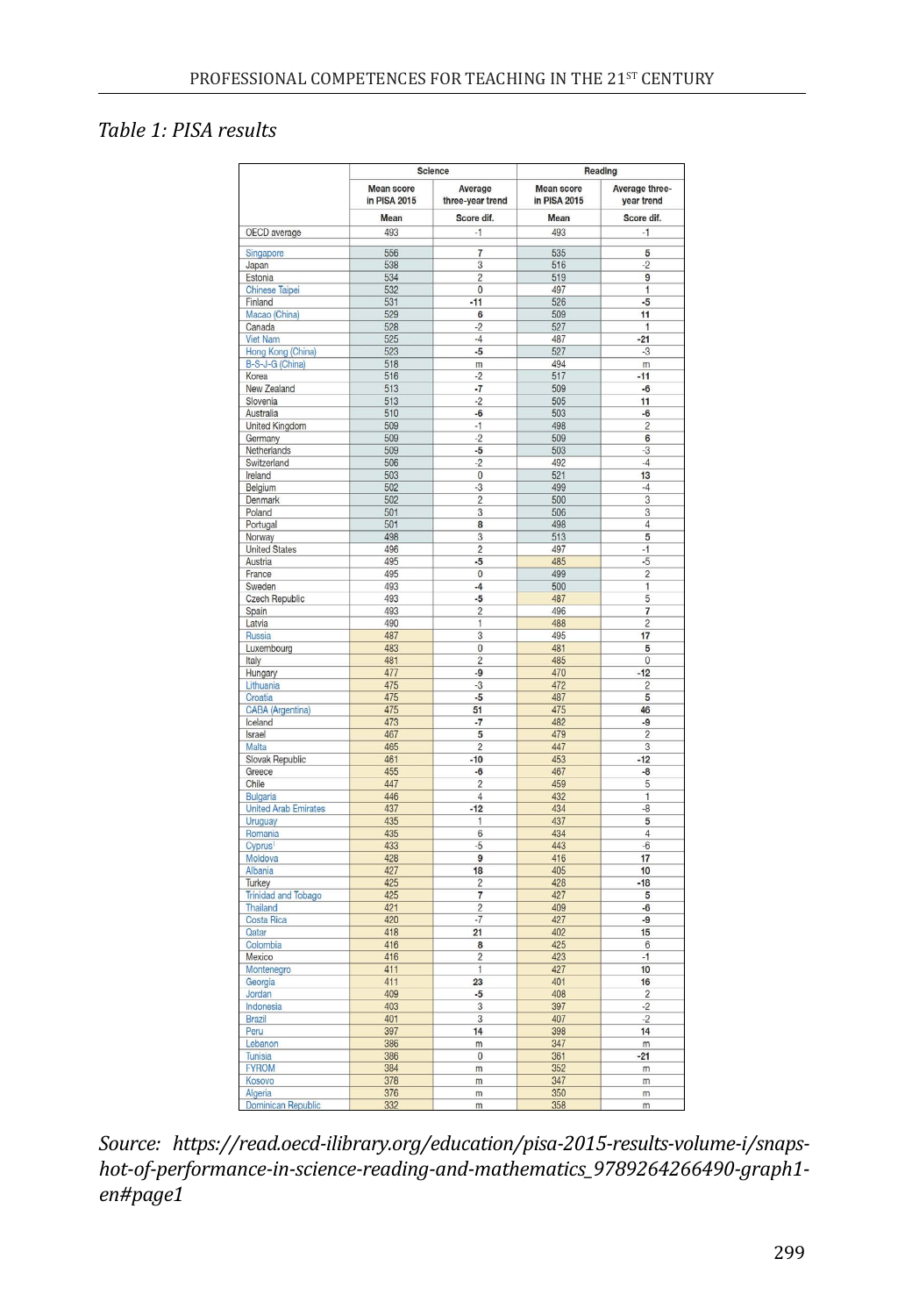# **Quality and quantity in PISA test results**

In 2015 the OECD moved from paper-based evaluation to computer-based evaluation, which raised the issue of comparability based on country differences with computer use. The 2015 test featured a computer-based reading section, which differed from the typical "paper-and-pencil" PISA reading exam in that it simulated situations students would come across in an online setting, including "navigat[ing] through and across texts by using such tools as hyperlinks, browser button, or scrolling". As read in the OECD summary "students with good reading skills, regardless of their background, scored better at the tests since they have a much easier time finding their way around the Internet". It is worth noting that top performers in this section show proficiency in certain digital literacy skills, such as "evaluat[ing] information from several sources, assessing the credibility and utility of what they read using criteria that they have generated themselves, [...] [and] solv[ing] tasks that require the reader to locate information, related to an unfamiliar context, in the presence of ambiguity and without explicit directions" (Song 2016). Apparently, it is more difficult to build digital literacy if students do not have the foundational reading skills necessary to evaluate source quality or draw inferences from multiple web pages. Correlational analyses published by OECD revealed that changes in the mode of delivery were not responsible for the weaker performance of students.

### *Different approaches ‒ different findings*

[Elena C. Papanastasiou](https://www.learntechlib.org/author/Elena+C+Papanastasiou) examines the relationship between computer use and students' science achievement and highlights that it is not computer use itself that has a positive or negative effect on the science achievement of students, but the way in which computers are used (Papanastasiou et al. 2003).

Lei and Zhao (2007) concluded earlier that students who used computers for more than three hours per day experienced a decrease in achievement while students who spent 1 to 3 hours per day with computers experienced an increase. They also found that not all types of tasks enhance achievements. A recent body of literature, however, has begun to suggest that entertainment-oriented ICT tasks, even when such tasks are not specifically designed to be educational, can have a significant effect on overall learning, which then indirectly contributes to general knowledge and achievement (Lei 2010). There is also evidence that proficiency in skills acquired in virtual worlds may pay off in the physical world. Educators are looking for new ways to integrate virtual worlds, including games, into the curriculum.15 Meanwhile, Iowa State University released a study and found that children who played video games and watched

<sup>15</sup> http://www.mozaweb.com/hu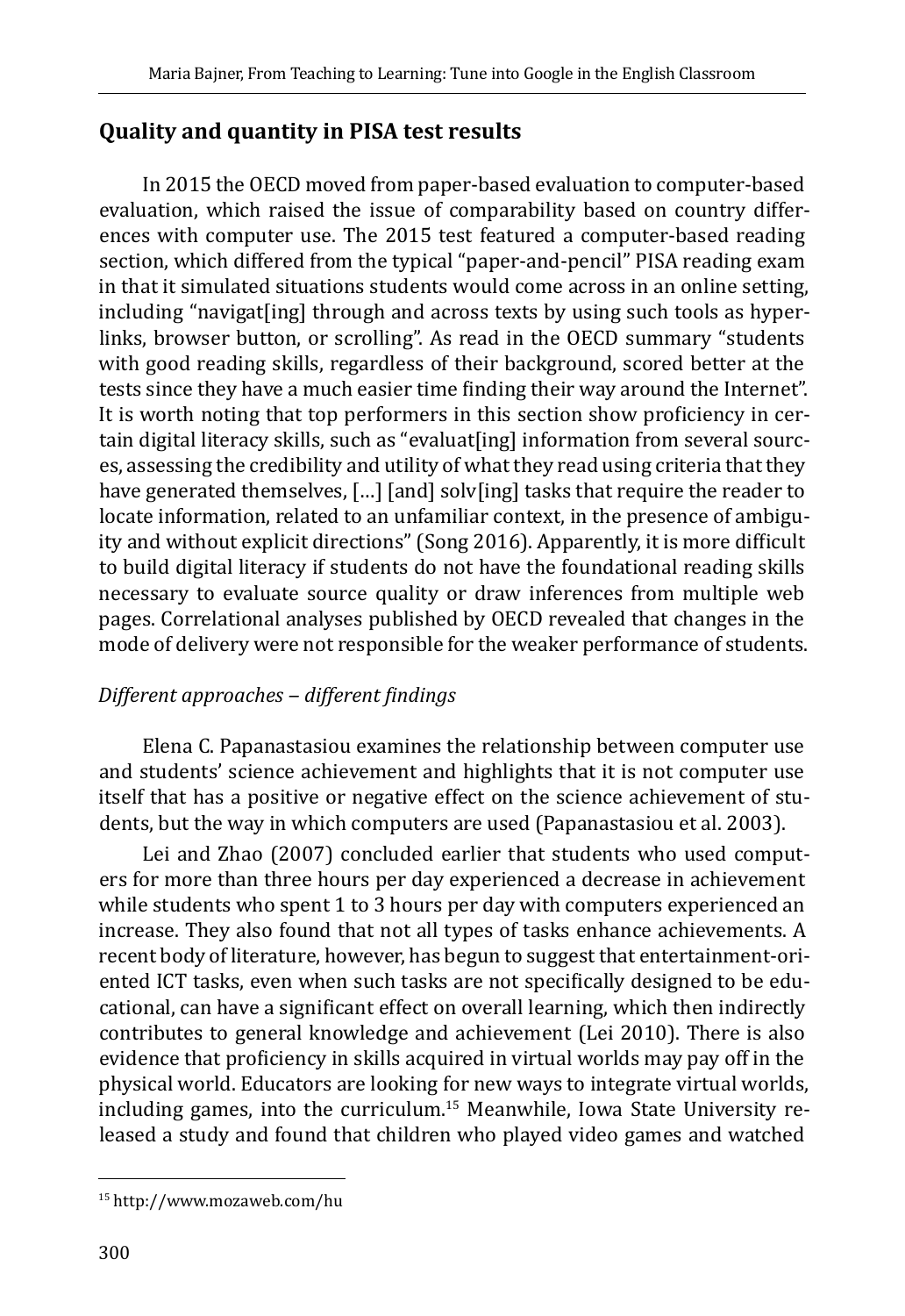TV faced "greater attention problems" while in school. Research claims that there is a correlation between high-volume gameplay and Attention Deficit Disorder. The findings reveal that exposure to screen media and video games was associated with greater attention problems in middle childhood or late adolescent (Swing et al. 2010).

The PISA 2015 results do indicate that there is a connection between computer use in the classroom and students' achievement. Those students who use tablets and computers very often tend to do worse than those who use them moderately. The best-performing East Asian countries have been very cautious about using technology in their classrooms (See Table 2). Finland, that has been one of the top performers in PISA for much of the 21st century, started to slide in 2012. and dropped scores in all three categories in 2015. They identify the reason for a decline in reading comprehension with the excessive use of handful of technologies such as smartphones and the rapidly increased "screen time" (*The Washington Post* 2016).

### *Table 2. Average daily minutes using internet at school.*



Average daily minutes using internet at school

*Source:<http://www.bbc.com/news/business-34174796>*

# **Conclusion**

The labour market demand for a highly qualified workforce with transferable skills and competencies has risen over the past two decades. There is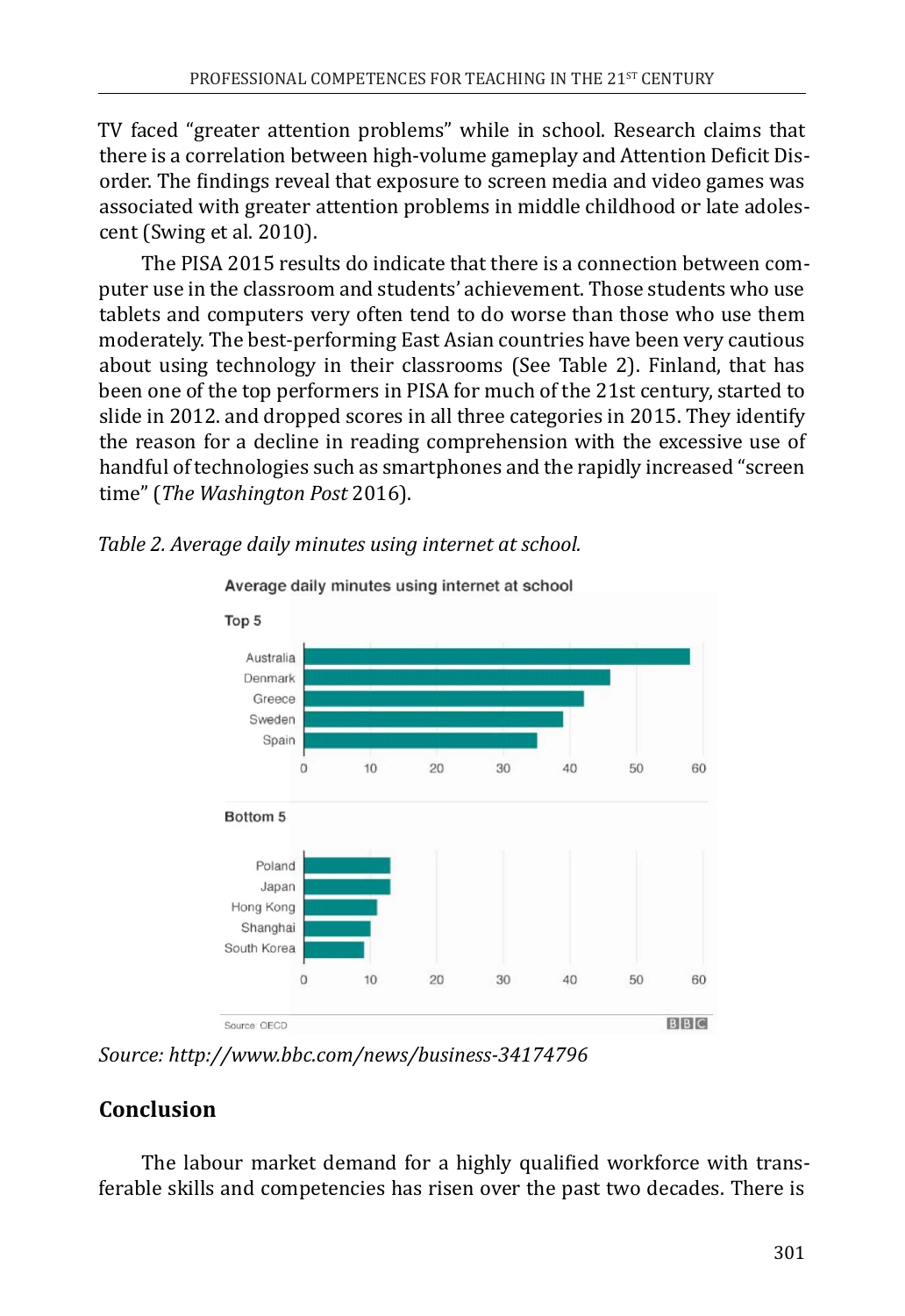some bare evidence that employers value and reward a rather diffused mix of cognitive, intrapersonal, and interpersonal competencies. The committee of the National Research Council in "Front Matter" (2012) mentioned earlier comes to the conclusion that 21st-century skills are "[...] dimensions of human competence that have been valuable for many centuries, rather than skills that are suddenly new, unique, and valuable today" (p. 20). They point out two differences between the past and the present competencies: one lies in high levels of mastery of special skills and knowledge, the other is attributed to the "pervasive spread of digital technologies to communicate and share information". It is stressed that although the underlying communication and information-processing competencies have not changed much, they are spreading at an increasing pace and used in different life contexts, both in public and private spheres, with special emphasis on social networks (p. 21). With reference to recent press reports, 16–21 year-olds spend 3.4 hours daily on the internet, and 93% of them have a Facebook account.<sup>16</sup> Pasi Sahlberg, a leading Finnish education-policy expert blamed the excessive use of the Internet for Finland's slipping performance in the PISA tests. The experience of "reading for pleasure" that used to be exemplary for children has decreased while the number of smartphones among school-aged pupils has increased tremendously. According to Sahlberg most teenagers in Finland spend more than 4 hours a day on the Internet, and as a result, there is an increased amount of "screen time" to the detriment of "study time" or "reading time". He added that a numerous amount of research investigating the effect of the internet on the brain outlines three principal consequences: shallower information processing, increased distractibility, and altered self-control mechanisms.<sup>17</sup>

In 2015 BBC News quoted a global study from the OECD when the evaluation of PISA results were highlighted: "Investigating heavily in school computers and classroom technology does not improve pupils' performance" and consulted OECD education director Andreas Schleider, who summed up his standing on the topic by saying that "Making sure all children have a good grasp of reading and maths is a more effective way to close the gap than an"access to hi-tech devices".<sup>18</sup>

Software developers are exploring the potential of virtual worlds for educational purposes, but there are experts and scholars who are skeptical. There is not enough research available for educators to better understand and fully

 $16$ https://www.napi.hu/tech/elgondolkodtato adatok a fiatalok nethasznalatarol.647999. html

<sup>17</sup> https://www.washingtonpost.com/local/education/finlands-schools-were-once-the-envy-ofthe-world-now-theyre-slipping/2016/12/08/dcfd0f56-bd60-11e6-91ee-1adddfe36cbe\_story. html?utm\_term=.95a5ca975f0b

<sup>18</sup> https://www.bbc.com/news/business-34174796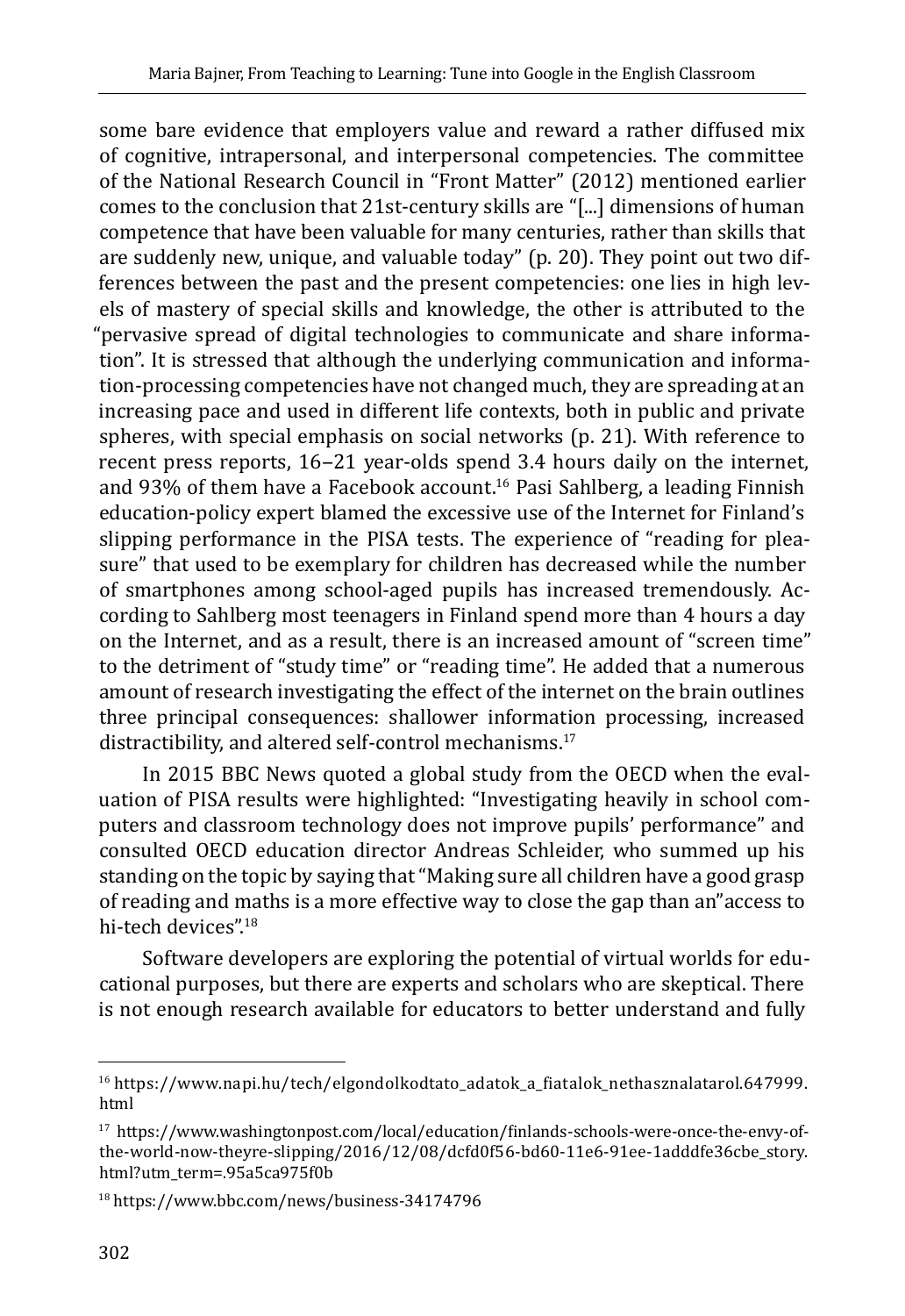utilize those virtual spaces. The most common criticism towards new learning platforms is lack of hard evidence: e.g. small sample size, no control groups, no estimates of cost savings. While opinions differ regarding the T/L outcomes the fears that technology alone will not save education are well-established. In a debate in the *Economist* about whether new technology and media can add to the quality of education, Sir John Daniel, president, and CEO of the Commonwealth of Learning noted,

"[T]here is the quest for the magic medium, the ultimate technology that will revolutionize education. Yesterday it was the Internet; today it is Open Educational Resources. But there is no magic medium and never will be. Each technology has its strengths. The task is to use them to create a world where education of quality is abundantly available" (Daniel 2007).

It concludes from the above that we have done something wrong. We made a priority to IT devices, we have spent a lot on technology, installed multimedia in every space, and now we are facing the situation that we do not know, we cannot decide what went wrong when we prioritized the virtual world instead of the real. Incidentally, media teaching skills are still not a mandatory part of teacher training in all parts of the country. It seems obvious that the information superhighway alone is not a remedy for poor education achievement on PISA tests. Not by itself. But it can be part of an answer. Marc Prensky, a writer well-known for his ideas about digital learning says that when people talk about technology, they are often referring to the 'nouns' of technology: apps, devices, digital tools, email. In other words, the specific pieces of software and hardware we hear about, and which are constantly changing. He argues that it is more important that we focus on the 'verbs' of technology. These include "thinking critically, presenting logically, communicating, making decisions, being rigorous, understanding content and context, and persuading" (Prensky 2016, ) Although the nouns have changed, the verbs have remained the same. In the end, digital education may not completely replace educational activities that take place in real life, but educators with technology-based institutions may find that virtual worlds enable them to move away from the 19th- century rote learning. Thus the question is not whether we are on the information superhighway, but rather, whether it is the right direction.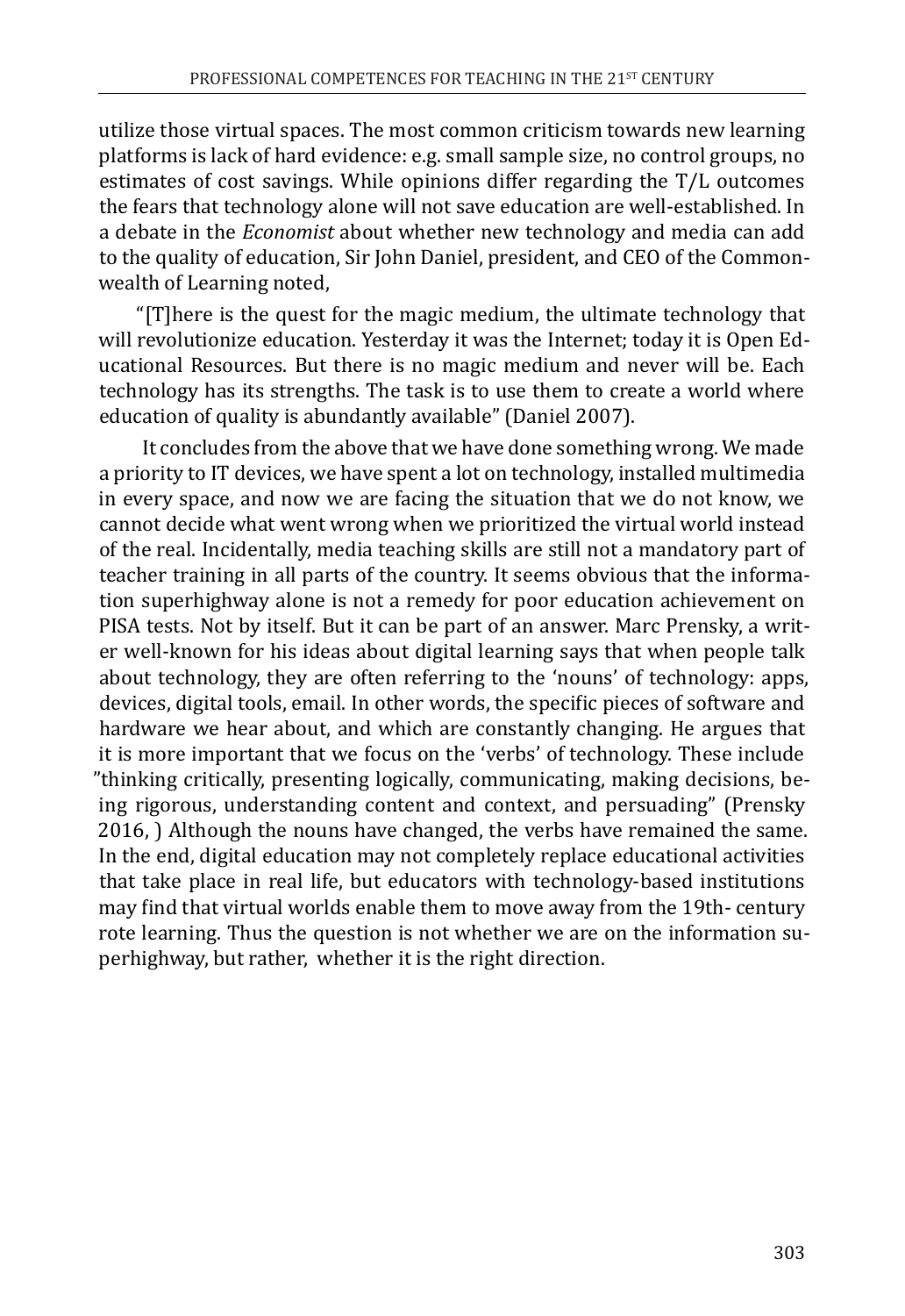#### **References**

Daly, J. (2008). *Tomorrowland Today. Edutopia*, 8‒9 (23). [https://www.edutopia.](https://www.edutopia.org/editors-note-creativity-innovation) [org/editors-note-creativity-innovation](https://www.edutopia.org/editors-note-creativity-innovation)

Daniel, J. (2007). Technology and the Media Have Transformed All Aspects of Human Life Except Education*. Economist. com*. Oct. 24. *[online]* http://www.economist. com/debate/index.cfm?action=article&debate id=1&story id=9968827

Front Matter. National Research Council (2012). *Education for Life and Work: Developing Transferable Knowledge and Skills in the 21st Century*. Washington, DC: The National Academies Press. Doi: 10.17226/13398. [https://www.nap.edu/](https://www.nap.edu/catalog/13398/education-for-life-and-work-developing-transferable-knowledge-and-skills) [catalog/13398/education-for-life-and-work-developing-transferable-knowledge-and](https://www.nap.edu/catalog/13398/education-for-life-and-work-developing-transferable-knowledge-and-skills)[skills](https://www.nap.edu/catalog/13398/education-for-life-and-work-developing-transferable-knowledge-and-skills)

Hockley, N. (2012). Technology for the Language Teacher. ELT J, 66 (1): 108-112. <https://doi.org/10.1093/elt/ccr077>

Lei, J. & Zhao, Y. (2007). Technology use and student achievement: A longitudinal study. *Computers & Education*, Vol. 49, 184‒196. [https://doi.org/10.1016/j.](https://doi.org/10.1016/j.compedu.2005.06.013) [compedu.2005.06.013](https://doi.org/10.1016/j.compedu.2005.06.013)

Lei, J. (2010). Quantity versus quality: A new approach to examine the relationship between technology use and student outcomes. *British Journal of Educational Technology*, Vol. 41, No. 3, 455-472.

Levy, F. & Murnane, R. J. (2004). Demand and supply of work-related training: Evidence from four countries. *Labor Economics*, 18, 303–330.

Malcolm, B. & Biott, C. (1997). Using IT in Classrooms. In B. Somekh, N. Davis, *Using Information Technology Effectively in Teaching and Learning: Studies in Pre-Service and In-Service Teacher Education* (pp. 127‒138). London: Routledge. http://www. questia.com/read/108883178/using-information-technology-effectively-in-teaching.

McMurtrie, B. (2015). Inside Startup U: How Stanford Develops Entrepreneurial Students. *The Chronicle of Higher Education, Oct. 25.* [online] [https://www.chronicle.](https://www.chronicle.com/article/Inside-Startup-U-How/233899) [com/article/Inside-Startup-U-How/233899](https://www.chronicle.com/article/Inside-Startup-U-How/233899) 

OECD (2015). *Students, Computers and Learning. Making the Connection.* September 15. [https://debates.economist.com.](https://debates.economist.com) 

*Online Learning. The New Classroom: Virtual Education Goes Mainstream. The Chronicle of Higher Education. November 5, 2012. B4. h[ttp://library.cotr.bc.ca/Docu](http://library.cotr.bc.ca/Documents/NewClassroomChronicle2010.pdf)[ments/NewClassroomChronicle2010.pdf](http://library.cotr.bc.ca/Documents/NewClassroomChronicle2010.pdf)* 

Papanastasiou, E. C., Zembylas, M. & Vrasidas, C. (2003). Can Computer Use Hurt Science Achievement? The USA Results from PISA. *Journal of Science Education and Technology,* 12(3), 325. [online] <https://www.learntechlib.org/p/97188/> [https://doi.](https://doi.org/10.1023/A:1025093225753) [org/10.1023/A:1025093225753](https://doi.org/10.1023/A:1025093225753)

PISA 2015 Results. Excellence and equity in education. Volume I. OECD library. Students, Computers and Learning. Collaborative Problem Solving. PISA in Focus. p. 98. [http://www.oecd.org/education/pisa-2015-results-volume-i-9789264266490-en.](http://www.oecd.org/education/pisa-2015-results-volume-i-9789264266490-en.htm%20%0D) [htm](http://www.oecd.org/education/pisa-2015-results-volume-i-9789264266490-en.htm%20%0D) 

Prensky, M. (2016). *Education to better their world*. *[online]* [http://bettertheir](http://bettertheirworld.org/wp-content/uploads/2017/07/Prensky-ETBW-Ch1.pdf%20%0D)[world.org/wp-content/uploads/2017/07/Prensky-ETBW-Ch1.pdf](http://bettertheirworld.org/wp-content/uploads/2017/07/Prensky-ETBW-Ch1.pdf%20%0D)